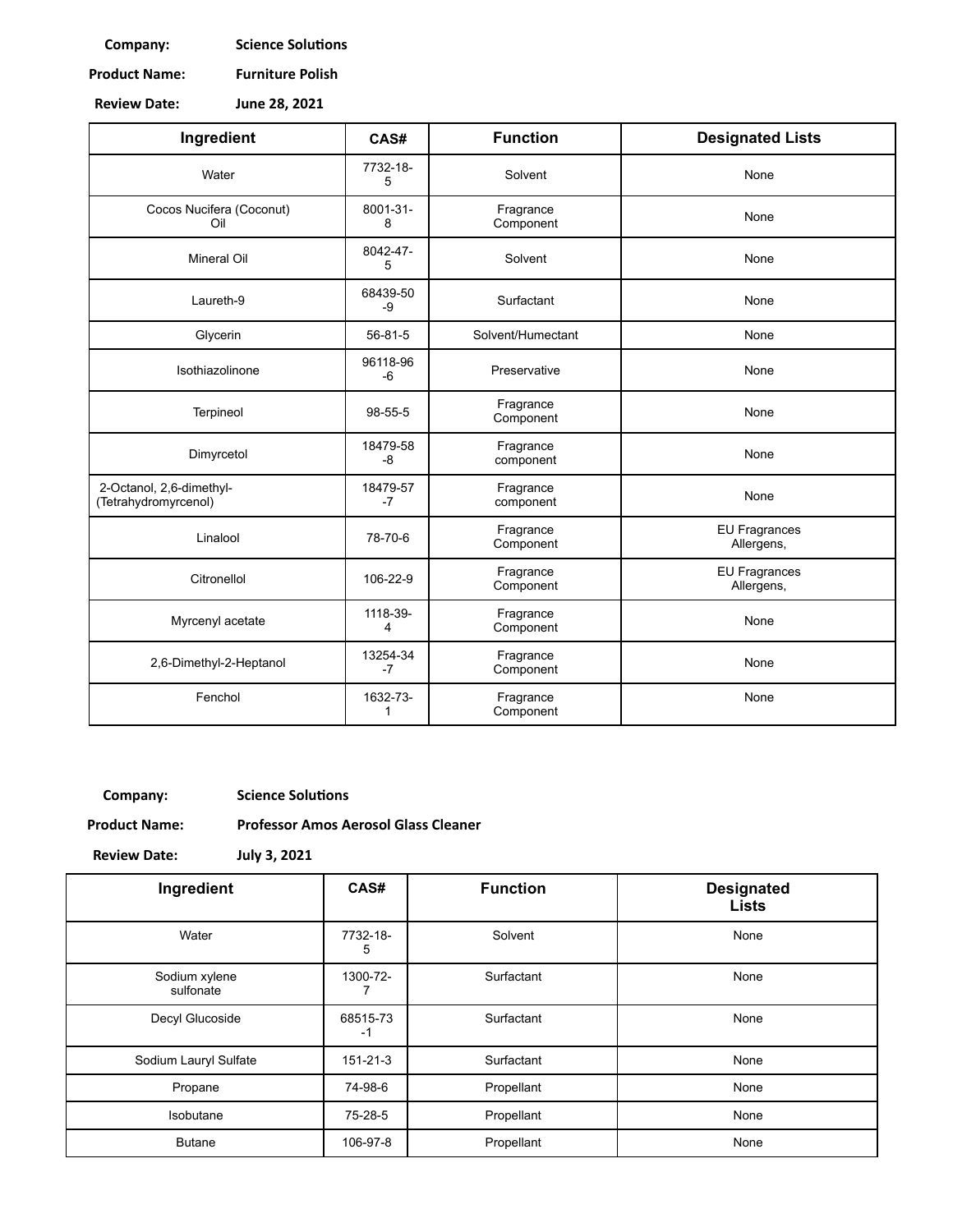**Company: Science Absolutions LLC** 

**Product Name: Professor Amos Toilet and Tank Cleaner** 

**Review Date: April 20, 2022**

| Ingredient                                       | CAS#                | <b>Function</b>             | <b>Designated Lists</b>                                       |
|--------------------------------------------------|---------------------|-----------------------------|---------------------------------------------------------------|
| Water                                            | 7732-18-5           | Solvent                     | None                                                          |
| <b>Hydrochloric Acid</b>                         | 7647-01-0           | pH Adjuster                 | CA TACs, CA Non-Cancer Hazards,                               |
| Lauramine Oxide                                  | 1643-20-5           | Surfactant                  | None                                                          |
| Nonoxynol                                        | 127087-87-0         | Surfactant                  | EU Endocrine Disruptors, Marine Priority Action<br>Chemicals, |
| Myristamine Oxide                                | 3332-27-2           | Surfactant                  | None                                                          |
| Methyl Salicylate                                | 119-36-8            | Fragrance Component         | None                                                          |
| Alkyl C12-16 Dimethylbenzyl Ammonium<br>Chloride | 68424-85-1          | Surfactant                  | None                                                          |
| Didecyldimonium Chloride                         | 7173-51-5           | Surfactant                  | None                                                          |
| <b>Acrylic Styrene Copolymer</b>                 | <b>Trade Secret</b> | Film former                 | None                                                          |
| Ethanol                                          | 64-17-5             | Antimicrobial Agent/Solvent | None                                                          |
| Acid Blue 9                                      | 3844-45-9           | Colorant                    | None                                                          |

# **Company: Professor Amos**

**Product Name: Shock It Clean RTU - Citrus**

| Ingredient                         | CAS#                       | <b>Function</b>        | <b>Designated Lists</b>          |
|------------------------------------|----------------------------|------------------------|----------------------------------|
| Water                              | 7732-18-<br>5              | Solvent                | None                             |
| Sodium Sesquicarbonate             | 533-96-0                   | <b>Buffering Agent</b> | None                             |
| Sodium Metasilicate                | 6834-92-<br>0              | <b>Buffering Agent</b> | None                             |
| Sodium xylene sulfonate            | 1300-72-<br>7              | Surfactant             | None                             |
| C10-16 Alkyldimethylamine<br>Oxide | 70592-80<br>$-2$           | Surfactant             | None                             |
| Sodium Hydroxide                   | 1310-73-<br>$\overline{c}$ | pH Adjuster            | CA Non-Cancer Hazards,           |
| Dipropylene Glycol Methyl<br>Ether | 34590-94<br>-8             | Solvent                | None                             |
| d-Limonene                         | 5989-27-<br>5              | Fragrance component    | EU Fragrances Allergens,         |
| Myrcene                            | 123-35-3                   | Fragrance Component    | CA Prop 65, IARC<br>Carcinogens, |
| <b>BHT</b>                         | 128-37-0                   | Antioxidant            | None                             |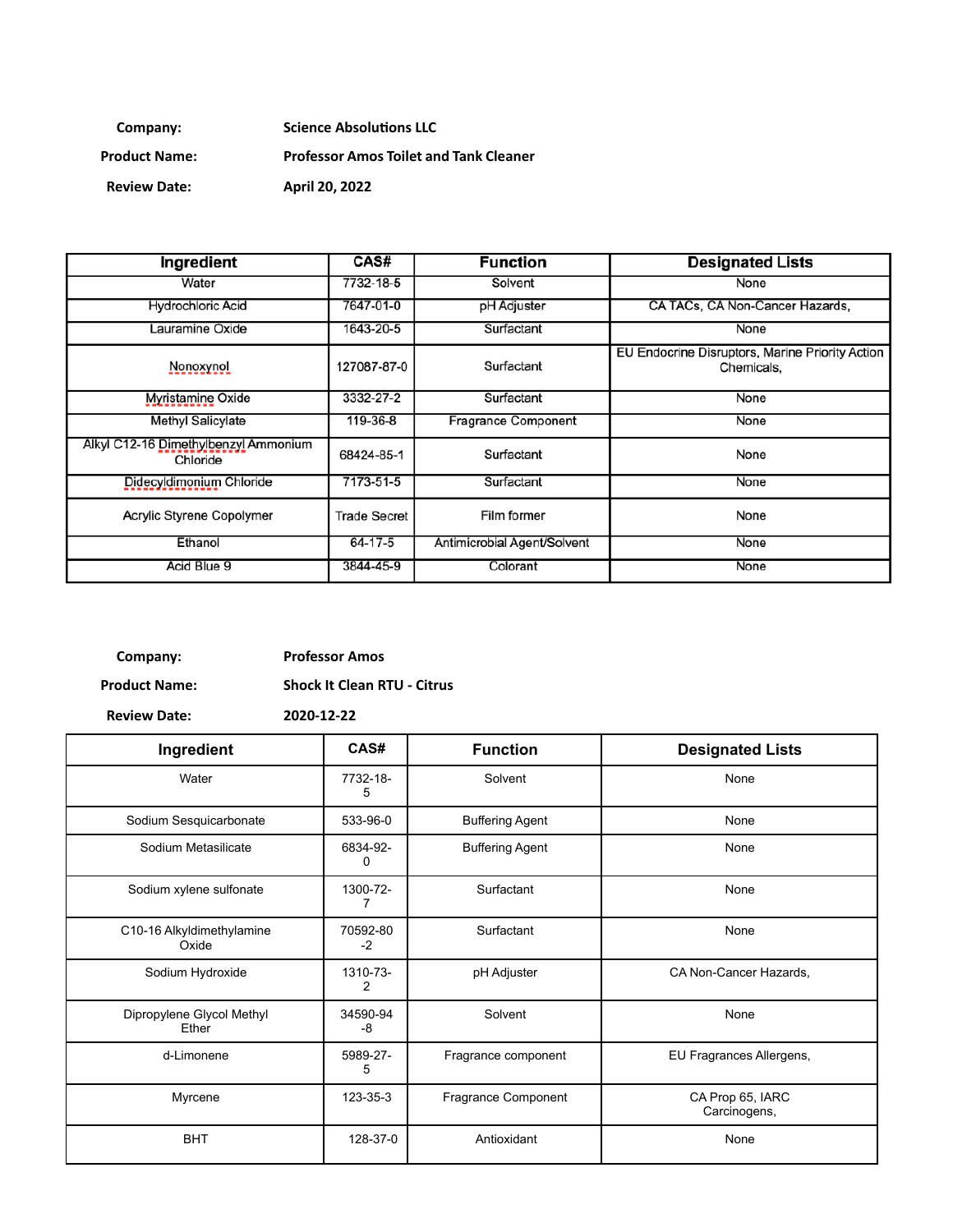#### **Product Name: Shock It Clean RTU - Cucumber Melon**

| <b>Review Date:</b> | 2020-12-22 |
|---------------------|------------|

| Ingredient                         | CAS#             | <b>Function</b>        | <b>Designated Lists</b>                           |
|------------------------------------|------------------|------------------------|---------------------------------------------------|
| Water                              | 7732-18-<br>5    | Solvent                | None                                              |
| Sodium Sesquicarbonate             | 533-96-0         | <b>Buffering Agent</b> | None                                              |
| Sodium Metasilicate                | 6834-92-<br>0    | <b>Buffering Agent</b> | None                                              |
| Sodium xylene sulfonate            | 1300-72-         | Surfactant             | None                                              |
| C10-16 Alkyldimethylamine<br>Oxide | 70592-80<br>$-2$ | Surfactant             | None                                              |
| Sodium Hydroxide                   | 1310-73-<br>2    | pH Adjuster            | CA Non-Cancer Hazards,                            |
| Dipropylene Glycol Methyl<br>Ether | 34590-94<br>-8   | Solvent                | None                                              |
| Diethyl phthalate                  | 84-66-2          | Solvent                | CA Priority Pollutants, CA Priority<br>Chemicals, |
| Myrcene                            | 123-35-3         | Fragrance Component    | CA Prop 65, IARC Carcinogens,                     |

## **Company: Professor Amos**

**Product Name: Shock It Clean RTU - Fresh & Clean**

| Ingredient                         | CAS#             | <b>Function</b>        | <b>Designated Lists</b>                           |
|------------------------------------|------------------|------------------------|---------------------------------------------------|
| Water                              | 7732-18-<br>5    | Solvent                | None                                              |
| Sodium Sesquicarbonate             | 533-96-0         | <b>Buffering Agent</b> | None                                              |
| Sodium Metasilicate                | 6834-92-<br>0    | <b>Buffering Agent</b> | None                                              |
| Sodium xylene sulfonate            | 1300-72-         | Surfactant             | None                                              |
| C10-16 Alkyldimethylamine<br>Oxide | 70592-80<br>$-2$ | Surfactant             | None                                              |
| Sodium Hydroxide                   | 1310-73-<br>2    | pH Adjuster            | CA Non-Cancer Hazards,                            |
| Dipropylene Glycol Methyl<br>Ether | 34590-94<br>-8   | Solvent                | None                                              |
| Diethyl phthalate                  | 84-66-2          | Solvent                | CA Priority Pollutants, CA Priority<br>Chemicals, |
| d-Limonene                         | 5989-27-<br>5    | Fragrance component    | EU Fragrances Allergens,                          |
| Phenylpropanol                     | 122-97-4         | Fragrance component    | None                                              |
| Myrcene                            | 123-35-3         | Fragrance Component    | CA Prop 65, IARC Carcinogens,                     |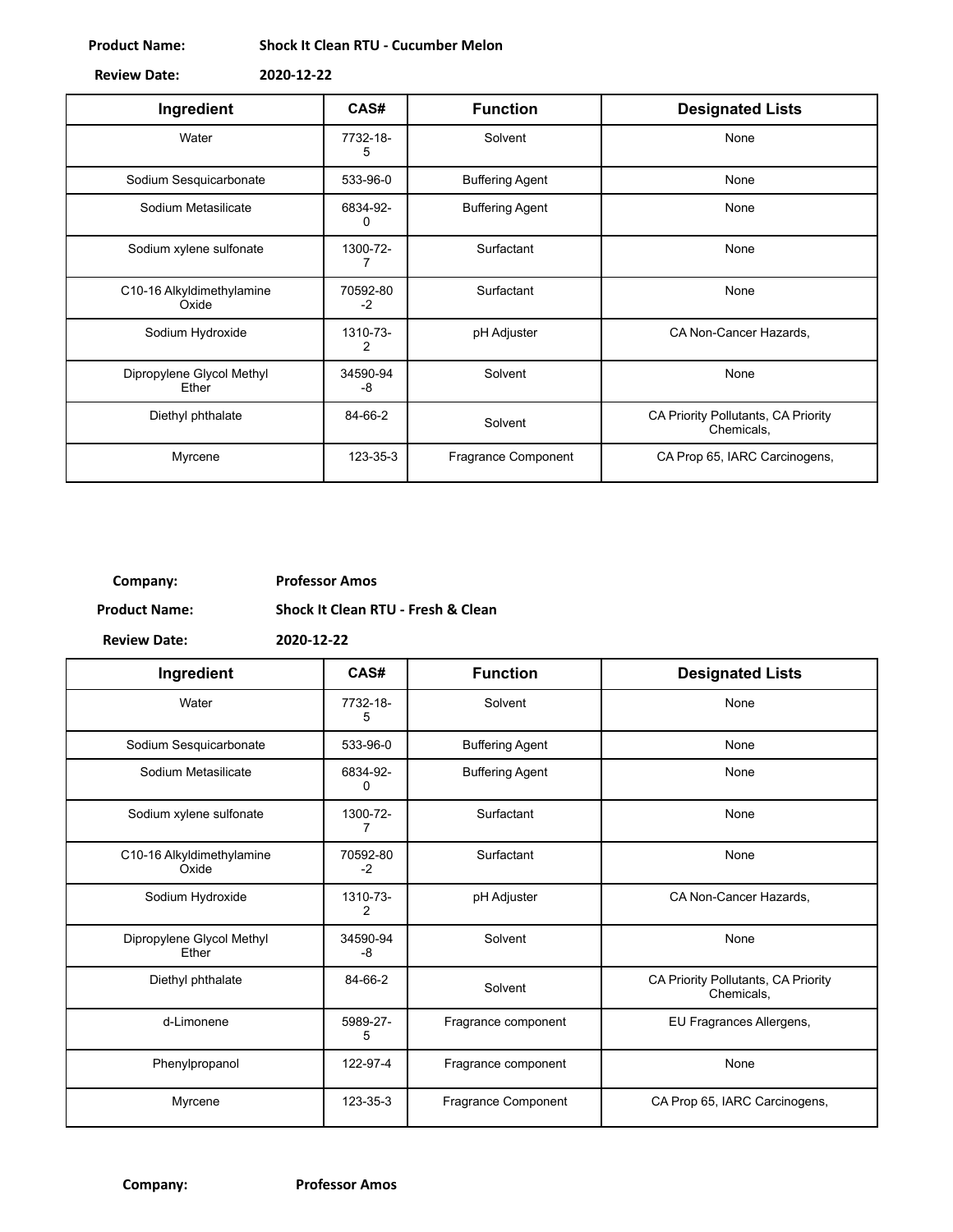**Product Name: Shock It Clean RTU - Lavender**

**Review Date: 2020-12-22**

| Ingredient                         | CAS#                       | <b>Function</b>             | <b>Designated Lists</b>          |
|------------------------------------|----------------------------|-----------------------------|----------------------------------|
| Water                              | 7732-18-<br>5              | Solvent                     | None                             |
| Sodium Sesquicarbonate             | 533-96-0                   | <b>Buffering Agent</b>      | None                             |
| Sodium Metasilicate                | 6834-92-<br>0              | <b>Buffering Agent</b>      | None                             |
| Sodium xylene sulfonate            | 1300-72-<br>7              | Surfactant                  | None                             |
| C10-16 Alkyldimethylamine<br>Oxide | 70592-80<br>$-2$           | Surfactant                  | None                             |
| Sodium Hydroxide                   | 1310-73-<br>$\overline{2}$ | pH Adjuster                 | CA Non-Cancer Hazards,           |
| Dipropylene Glycol Methyl<br>Ether | 34590-94<br>-8             | Solvent                     | None                             |
| Benzyl Benzoate                    | 120-51-4                   | Fragrance component         | EU Fragrances Allergens,         |
| Linalool                           | 78-70-6                    | Fragrance Component         | EU Fragrances Allergens,         |
| Myrcene                            | 123-35-3                   | Fragrance Component         | CA Prop 65, IARC<br>Carcinogens, |
| d-Limonene                         | 5989-27-<br>5              | Solvent/Fragrance component | EU Fragrances Allergens,         |
| Pulegone                           | 89-82-7                    | Fragrance Component         | CA Prop 65, IARC<br>Carcinogens, |

**Company: Professor Amos**

**Product Name: Shock It Clean RTU - Lemongrass**

| Ingredient                         | CAS#             | <b>Function</b>        | <b>Designated Lists</b>          |
|------------------------------------|------------------|------------------------|----------------------------------|
| Water                              | 7732-18-<br>5    | Solvent                | None                             |
| Sodium Sesquicarbonate             | 533-96-0         | <b>Buffering Agent</b> | None                             |
| Sodium Metasilicate                | 6834-92-<br>0    | <b>Buffering Agent</b> | None                             |
| Sodium xylene sulfonate            | 1300-72-         | Surfactant             | None                             |
| C10-16 Alkyldimethylamine<br>Oxide | 70592-80<br>$-2$ | Surfactant             | None                             |
| Sodium Hydroxide                   | 1310-73-<br>2    | pH Adjuster            | CA Non-Cancer Hazards,           |
| Dipropylene Glycol Methyl<br>Ether | 34590-94<br>-8   | Solvent                | None                             |
| d-Limonene                         | 5989-27-<br>5    | /Fragrance component   | EU Fragrances Allergens,         |
| Myrcene                            | 123-35-3         | Fragrance Component    | CA Prop 65, IARC<br>Carcinogens, |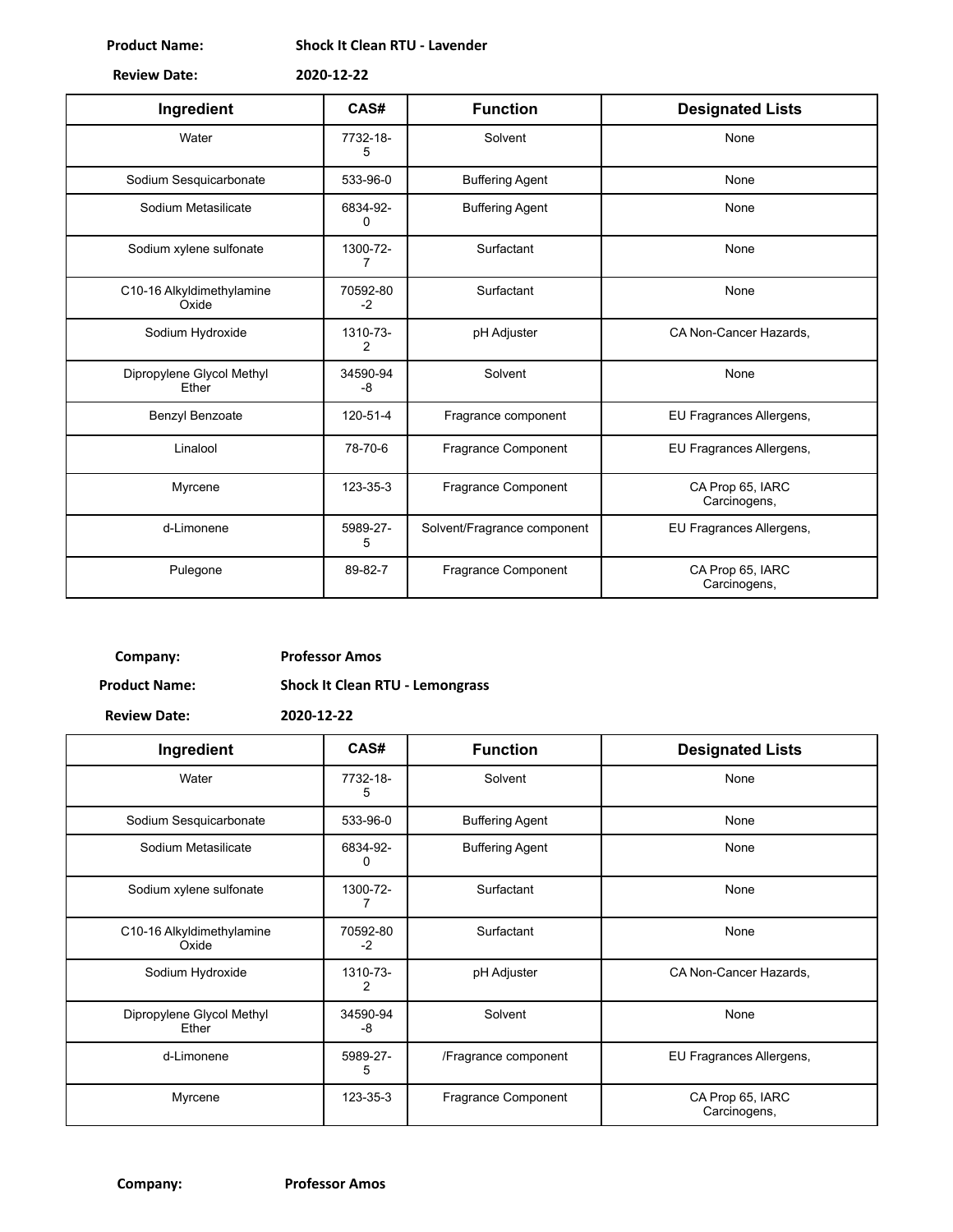**Product Name: Shock It Clean RTU - Unscented**

**Review Date: 2020-12-22**

| Ingredient                         | CAS#           | <b>Function</b>        | <b>Designated Lists</b>          |
|------------------------------------|----------------|------------------------|----------------------------------|
| Water                              | 7732-18-<br>5  | Solvent                | None                             |
| Sodium Sesquicarbonate             | 533-96-0       | <b>Buffering Agent</b> | None                             |
| Sodium Metasilicate                | 6834-92-<br>0  | <b>Buffering Agent</b> | None                             |
| Sodium xylene sulfonate            | 1300-72-       | Surfactant             | None                             |
| C10-16 Alkyldimethylamine<br>Oxide | 70592-80<br>-2 | Surfactant             | None                             |
| Sodium Hydroxide                   | 1310-73-<br>2  | pH Adjuster            | <b>CA Non-Cancer</b><br>Hazards, |
| Dipropylene Glycol Methyl<br>Ether | 34590-94<br>-8 | Solvent                | None                             |

## **Company: Professor Amos**

**Product Name: Shock Supreme Concentrate - Citrus Scent**

 $\overline{\phantom{a}}$ 

| Ingredient                         | CAS#             | <b>Function</b>                     | <b>Designated Lists</b>                           |
|------------------------------------|------------------|-------------------------------------|---------------------------------------------------|
| Water                              | 7732-18-<br>5    | Solvent                             | None                                              |
| Sodium Sesquicarbonate             | 533-96-0         | <b>Buffering Agent</b>              | None                                              |
| Sodium Metasilicate                | 6834-92-<br>0    | <b>Buffering Agent</b>              | None                                              |
| Sodium xylene sulfonate            | 1300-72-<br>7    | Surfactant                          | None                                              |
| C10-16 Alkyldimethylamine<br>Oxide | 70592-80<br>$-2$ | Surfactant                          | None                                              |
| Sodium Hydroxide                   | 1310-73-<br>2    | pH Adjuster                         | CA Non-Cancer Hazards,                            |
| Dipropylene Glycol Methyl<br>Ether | 34590-94<br>-8   | Solvent                             | None                                              |
| Diethyl phthalate                  | 84-66-2          | Solvent                             | CA Priority Pollutants, CA Priority<br>Chemicals, |
| d-Limonene                         | 5989-27-<br>5    | Fragrance component                 | EU Fragrances Allergens,                          |
| Myrcene                            | 123-35-3         | Fragrance Component                 | CA Prop 65, IARC Carcinogens,                     |
| <b>BHT</b>                         | 128-37-0         | Fragrance component/<br>antioxidant | None                                              |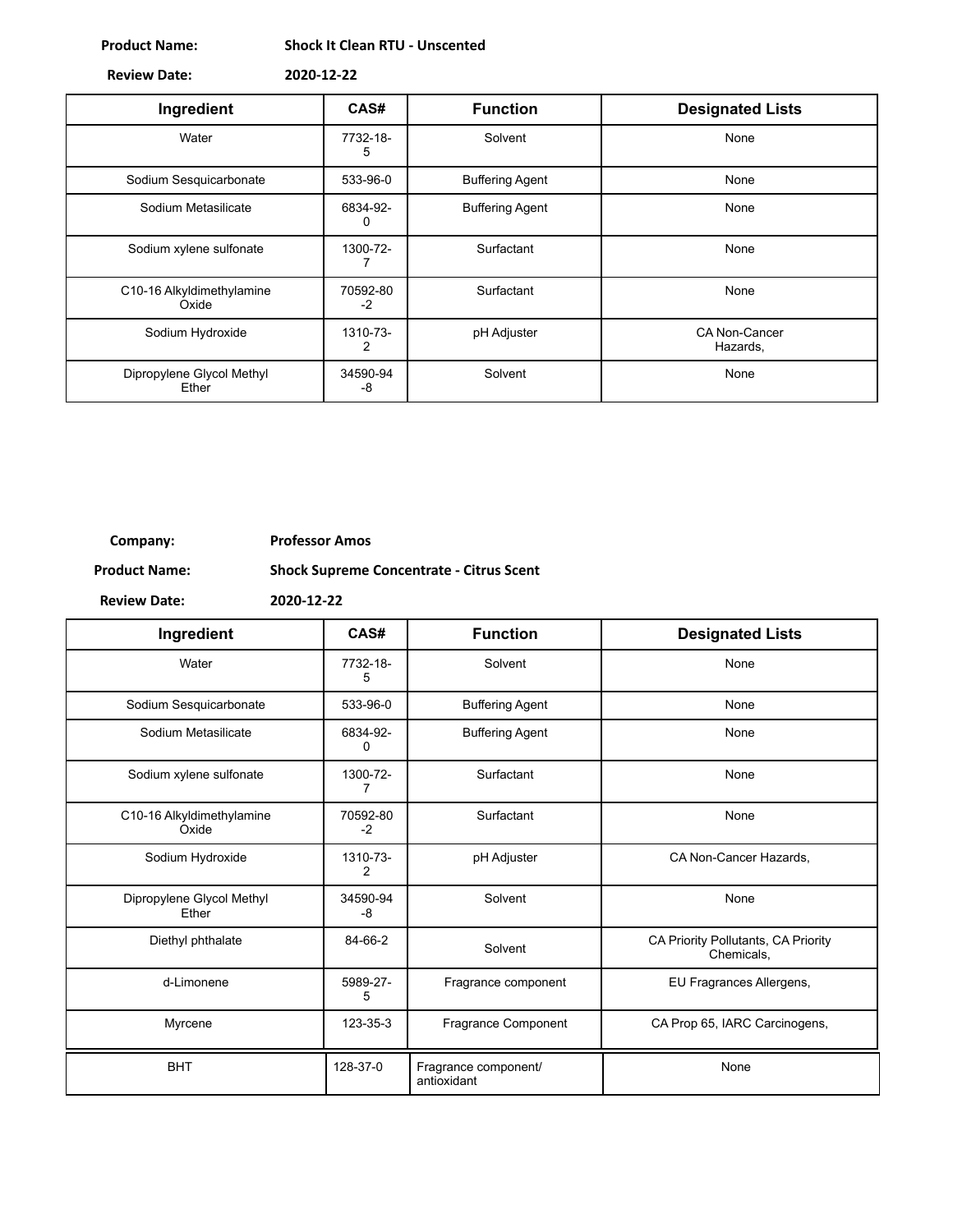**Company: Professor Amos**

**Product Name: Shock Supreme Concentrate - Cucumber Melon**

**Review Date: 2020-12-22**

| Ingredient                         | CAS#           | <b>Function</b>        | <b>Designated Lists</b>                           |
|------------------------------------|----------------|------------------------|---------------------------------------------------|
| Water                              | 7732-18-<br>5  | Solvent                | None                                              |
| Sodium Sesquicarbonate             | 533-96-0       | <b>Buffering Agent</b> | None                                              |
| Sodium Metasilicate                | 6834-92-<br>0  | <b>Buffering Agent</b> | None                                              |
| Sodium xylene sulfonate            | 1300-72-       | Surfactant             | None                                              |
| C10-16 Alkyldimethylamine<br>Oxide | 70592-80<br>-2 | Surfactant             | None                                              |
| Sodium Hydroxide                   | 1310-73-<br>2  | pH Adjuster            | CA Non-Cancer Hazards,                            |
| Dipropylene Glycol Methyl<br>Ether | 34590-94<br>-8 | Solvent                | None                                              |
| Diethyl phthalate                  | 84-66-2        | Solvent                | CA Priority Pollutants, CA Priority<br>Chemicals, |
| Myrcene                            | 123-35-3       | Fragrance Component    | CA Prop 65, IARC Carcinogens,                     |

**Company: Professor Amos**

**Product Name: Shock Supreme Concentrate - Unscented**

**Review Date: December 22, 2020**

| Ingredient                         | CAS#             | <b>Function</b>        | <b>Designated Lists</b>   |
|------------------------------------|------------------|------------------------|---------------------------|
| Water                              | 7732-18-<br>5    | Solvent                | None                      |
| Sodium Sesquicarbonate             | 533-96-0         | <b>Buffering Agent</b> | None                      |
| Sodium Metasilicate                | 6834-92-<br>0    | <b>Buffering Agent</b> | None                      |
| Sodium xylene sulfonate            | 1300-72-         | Surfactant             | None                      |
| C10-16 Alkyldimethylamine<br>Oxide | 70592-80<br>$-2$ | Surfactant             | None                      |
| Sodium Hydroxide                   | 1310-73-<br>2    | pH Adjuster            | CA Non-Cancer<br>Hazards, |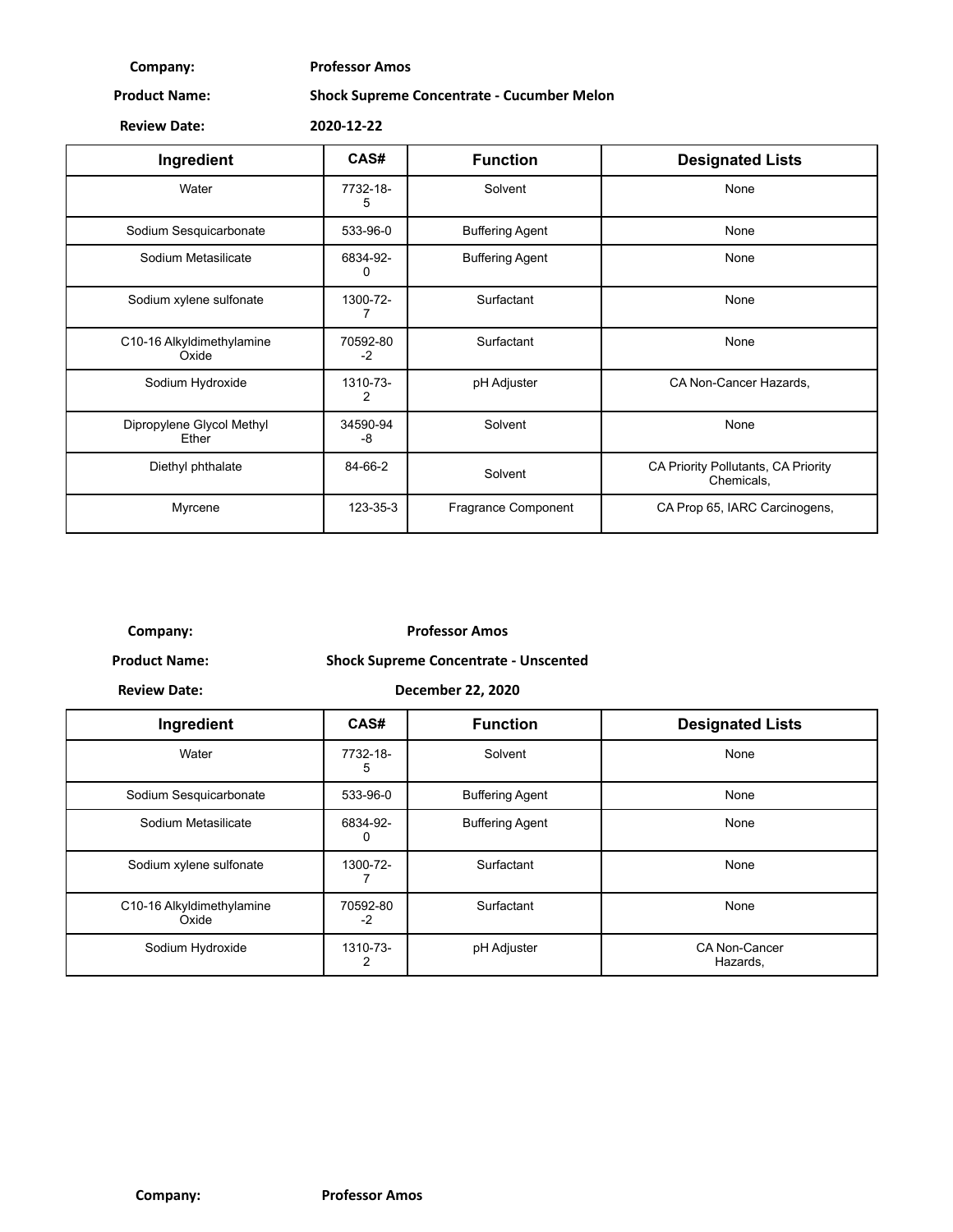**Product Name: Shock Supreme Concentrate - Fresh & Clean**

| <b>Review Date:</b> | 2020-12-22 |
|---------------------|------------|
|                     |            |

| Ingredient                         | CAS#                 | <b>Function</b>        | <b>Designated Lists</b>                           |
|------------------------------------|----------------------|------------------------|---------------------------------------------------|
| Water                              | 7732-18-<br>5        | Solvent                | None                                              |
| Sodium Sesquicarbonate             | 533-96-0             | <b>Buffering Agent</b> | None                                              |
| Sodium Metasilicate                | 6834-92-<br>$\Omega$ | <b>Buffering Agent</b> | None                                              |
| Sodium xylene sulfonate            | 1300-72-<br>7        | Surfactant             | None                                              |
| C10-16 Alkyldimethylamine<br>Oxide | 70592-8<br>$0 - 2$   | Surfactant             | None                                              |
| Sodium Hydroxide                   | 1310-73-<br>2        | pH Adjuster            | CA Non-Cancer Hazards,                            |
| Dipropylene Glycol Methyl<br>Ether | 34590-9<br>$4 - 8$   | Solvent                | None                                              |
| Diethyl phthalate                  | 84-66-2              | Solvent                | CA Priority Pollutants, CA Priority<br>Chemicals. |
| d-Limonene                         | 5989-27-<br>5        | Fragrance<br>component | EU Fragrances Allergens,                          |
| Phenylpropanol                     | 122-97-4             | Fragrance<br>component | None                                              |
| Myrcene                            | 123-35-3             | Fragrance<br>Component | CA Prop 65, IARC Carcinogens,                     |

**Company: Professor Amos**

**Product Name: Shock Supreme Concentrate - Lavender Scent**

| Ingredient                         | CAS#             | <b>Function</b>        | <b>Designated Lists</b>          |  |
|------------------------------------|------------------|------------------------|----------------------------------|--|
| Water                              | 7732-18-<br>5    | Solvent                | None                             |  |
| Sodium Sesquicarbonate             | 533-96-0         | <b>Buffering Agent</b> | None                             |  |
| Sodium Metasilicate                | 6834-92-<br>0    | <b>Buffering Agent</b> | None                             |  |
| Sodium xylene sulfonate            | 1300-72-<br>7    | Surfactant             | None                             |  |
| C10-16 Alkyldimethylamine<br>Oxide | 70592-80<br>$-2$ | Surfactant             | None                             |  |
| Sodium Hydroxide                   | 1310-73-<br>2    | pH Adjuster            | CA Non-Cancer Hazards,           |  |
| Dipropylene Glycol Methyl<br>Ether | 34590-94<br>-8   | Solvent                | None                             |  |
| Benzyl Benzoate                    | 120-51-4         | Fragrance component    | EU Fragrances Allergens,         |  |
| Linalool                           | 78-70-6          | Fragrance Component    | EU Fragrances Allergens,         |  |
| Myrcene                            | 123-35-3         | Fragrance Component    | CA Prop 65, IARC<br>Carcinogens, |  |
| d-Limonene                         | 5989-27-<br>5    | Fragrance component    | EU Fragrances Allergens,         |  |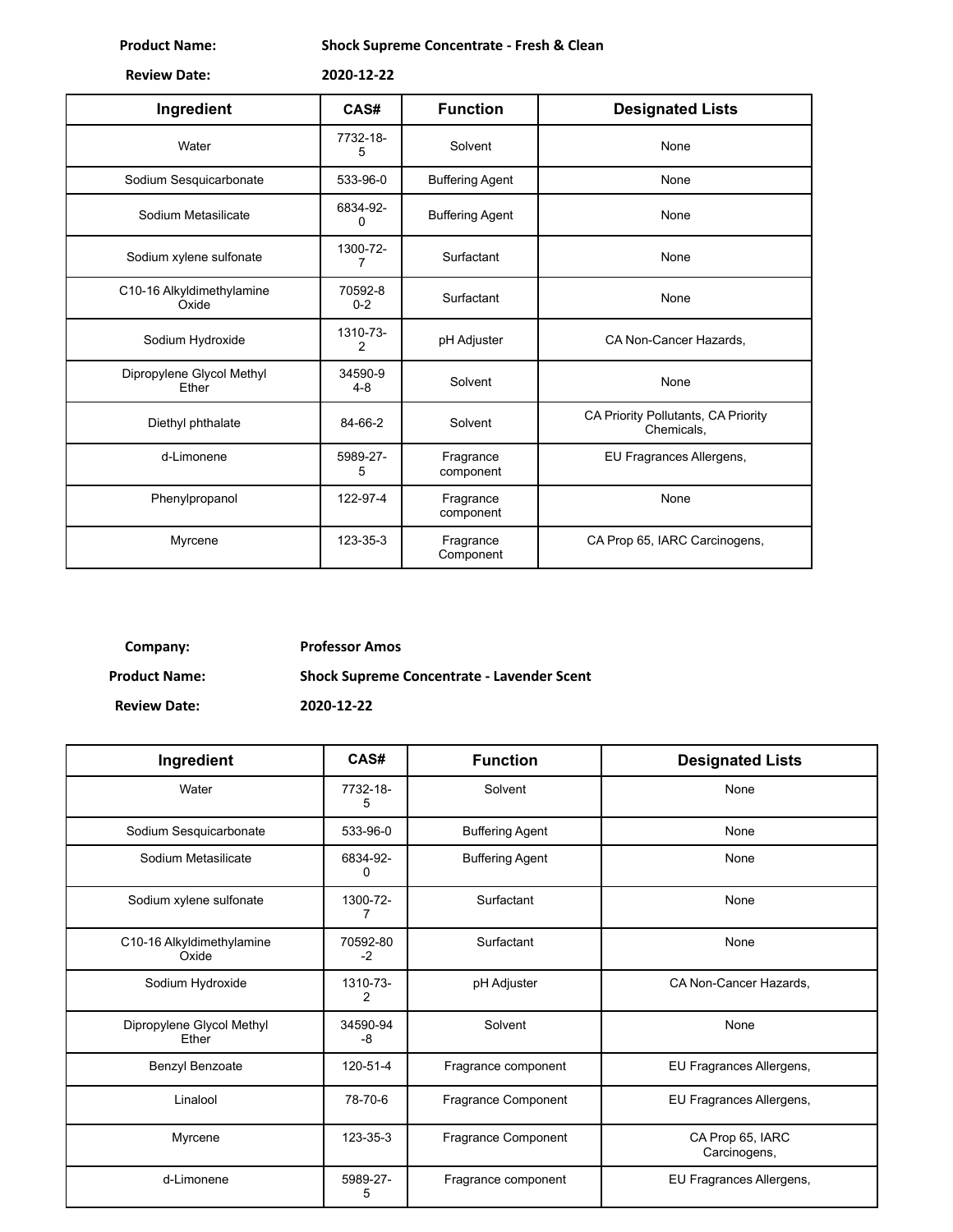| Company: | <b>Professor Amos</b> |
|----------|-----------------------|
|----------|-----------------------|

**Product Name: Shock Supreme Concentrate - Lemongrass**

**Review Date: 2020-12-22**

| Ingredient                         | CAS#             | <b>Function</b>        | <b>Designated Lists</b>          |
|------------------------------------|------------------|------------------------|----------------------------------|
| Water                              | 7732-18-<br>5    | Solvent                | None                             |
| Sodium Sesquicarbonate             | 533-96-0         | <b>Buffering Agent</b> | None                             |
| Sodium Metasilicate                | 6834-92-<br>0    | <b>Buffering Agent</b> | None                             |
| Sodium xylene sulfonate            | 1300-72-         | Surfactant             | None                             |
| C10-16 Alkyldimethylamine<br>Oxide | 70592-80<br>$-2$ | Surfactant             | None                             |
| Sodium Hydroxide                   | 1310-73-<br>2    | pH Adjuster            | CA Non-Cancer Hazards,           |
| Dipropylene Glycol Methyl<br>Ether | 34590-94<br>-8   | Solvent                | None                             |
| d-Limonene                         | 5989-27-<br>5    | Fragrance component    | EU Fragrances Allergens,         |
| Myrcene                            | 123-35-3         | Fragrance Component    | CA Prop 65, IARC<br>Carcinogens, |

**Company: Science Solution** 

**Product Name: Super Fast Max Drain Cleaner Powder**

**Review Date: May 31, 2022**

| Ingredient                     | CAS#           | <b>Function</b>        | <b>Designated Lists</b>         |
|--------------------------------|----------------|------------------------|---------------------------------|
| Sodium Hydroxide               | 1310-73-       | pH Adjuster            | <b>CA Non-Cancer</b><br>Hazards |
| Sodium<br>Dichloroisocyanurate | 51580-86<br>-0 | Antimicrobial<br>Agent | None                            |
| <b>PEG-115M</b>                | 25322-68<br>-3 | Thickener              | None                            |
| Sodium Carbonate               | 497-19-8       | Abrasive               | None                            |